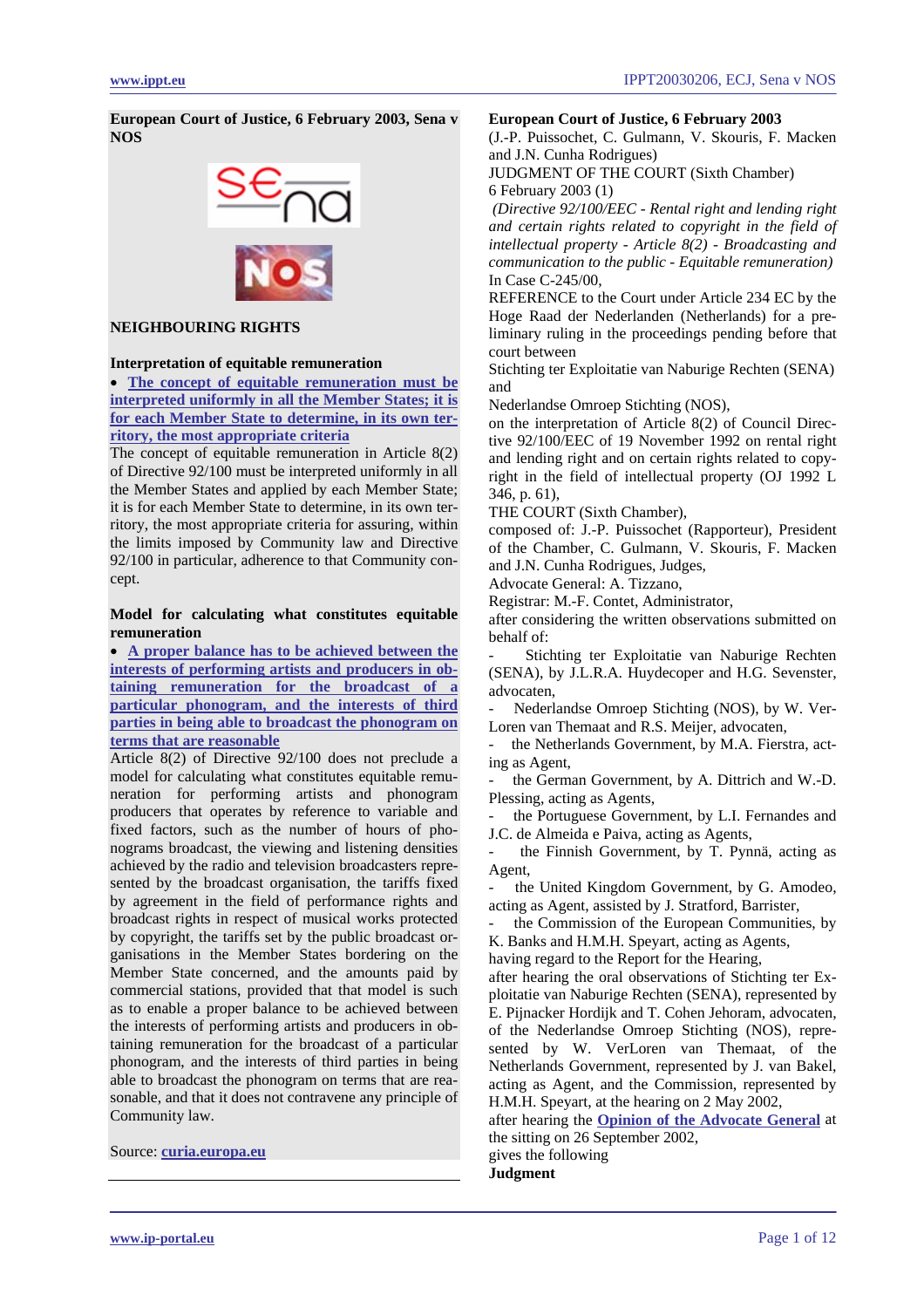1. By judgment of 9 June 2000, received at the Court on 19 June 2000, the Hoge Raad der Nederlanden referred for a preliminary ruling under Article 234 EC three questions on the interpretation of Article 8(2) of Council Directive 92/100/EEC of 19 November 1992 on rental right and lending right and on certain rights related to copyright in the field of intellectual property (OJ 1992 L 346, p. 61).

2. Those questions were referred in the context of proceedings between the Stichting ter Exploitatie van Naburige Rechten (Association for the Exploitation of Related Rights, hereinafter 'SENA') and the Nederlandse Omroep Stichting (Netherlands Broadcasting Association, hereinafter 'NOS') relating to the determination of the equitable remuneration to be paid to performing artists and phonogram producers for the broadcasting of phonograms by radio and television.

#### **Community legislation**

3. The object of Directive 92/100 is to establish harmonised legal protection for the rental and lending right and certain rights related to copyright in the field of intellectual property.

4. It is clear from the first recital of the preamble to Directive 92/100 that harmonisation is intended to remove differences between national laws where they 'are sources of barriers to trade and distortions of competition which impede the proper functioning of the internal market'.

5. The 7th, 11th, 15th and 17th recitals in the preamble to that Directive state as follows:

'Whereas the creative and artistic work of authors and performers necessitates an adequate income as a basis for further creative and artistic work, and the investments required particularly for the production of phonograms and films are especially high and risky; whereas the possibility for securing that income and recouping that investment can only effectively be guaranteed through adequate legal protection of the rightholders concerned;

## ...

Whereas the Community's legal framework on the rental right and lending right and on certain rights related to copyright can be limited to establishing that Member States provide rights with respect to rental and lending for certain groups of rightholders and further to establishing the rights of fixation, reproduction, distribution, broadcasting and communication to the public for certain groups of rightholders in the field of related rights protection;

## ...

Whereas it is necessary to introduce arrangements ensuring that an unwaivable equitable remuneration is obtained by authors and performers who must retain the possibility to entrust the administration of this right to collecting societies representing them;

## ...

Whereas the equitable remuneration must take account of the importance of the contribution of the authors and performers concerned to the phonogram or film; ...'.

6. Article 8(1) and (2) of Directive 92/100 provides as follows:

'1. Member States shall provide for performers the exclusive right to authorise or prohibit the broadcasting by wireless means and the communication to the public of their performances, except where the performance is itself already a broadcast performance or is made from a fixation.

2. Member States shall provide a right in order to ensure that a single equitable remuneration is paid by the user, if a phonogram published for commercial purposes, or a reproduction of such phonogram, is used for broadcasting by wireless means or for any communication to the public, and to ensure that this remuneration is shared between the relevant performers and phonogram producers. Member States may, in the absence of agreement between the performers and phonogram producers, lay down the conditions as to the sharing of this remuneration between them.'

7. The concept of equitable remuneration is not defined in Directive 92/100.

#### **National legislation**

8. Article 7 of the Wet op de naburige rechten (Netherlands Law on related rights) of 1 July 1993, as amended by the Law of 21 December 1995 (Staatsblad 1995, p. 653, hereinafter 'the WNR'), provides as follows:

'1. A phonogram produced for commercial purposes, or a reproduction thereof, may be broadcast without the permission of the producer of the phonogram and the performing artist or their successors in title or otherwise made public, provided equitable remuneration is paid therefor.

2. Failing an agreement concerning the amount of equitable remuneration, the Arrondissementsrechtbank te 's-Gravenhage [District Court, The Hague] shall have exclusive jurisdiction at first instance to determine the amount of remuneration at the suit of the first party to make application in that regard.

3. The remuneration shall be payable both to the performing artist and the producer, or to the persons entitled under them, and shall be shared equally between them.'

9. Article 15 of the WNR provides that payment of the equitable remuneration referred to in Article 7 is to be made to a legal person acting as representative, to be appointed by the Minister of Justice, which is to be solely responsible for collecting and distributing the remuneration, and that that legal person is to represent in all respects the persons entitled for the purposes of determination of the amount of the remuneration, collection thereof, and the exercise of the exclusive right.

## **The main proceedings and the questions referred for a preliminary ruling**

10. Before the entry into force of the WNR, an agreement had been entered into on 16 December 1986 by NOS and Stichting Radio Nederland Wereldomroep (Radio Netherlands World Broadcasting Association), of the one part, and the Nederlandse Vereniging van Producenten en Importeurs van Beeld en Geluidsdragers (Netherlands Association of Producers and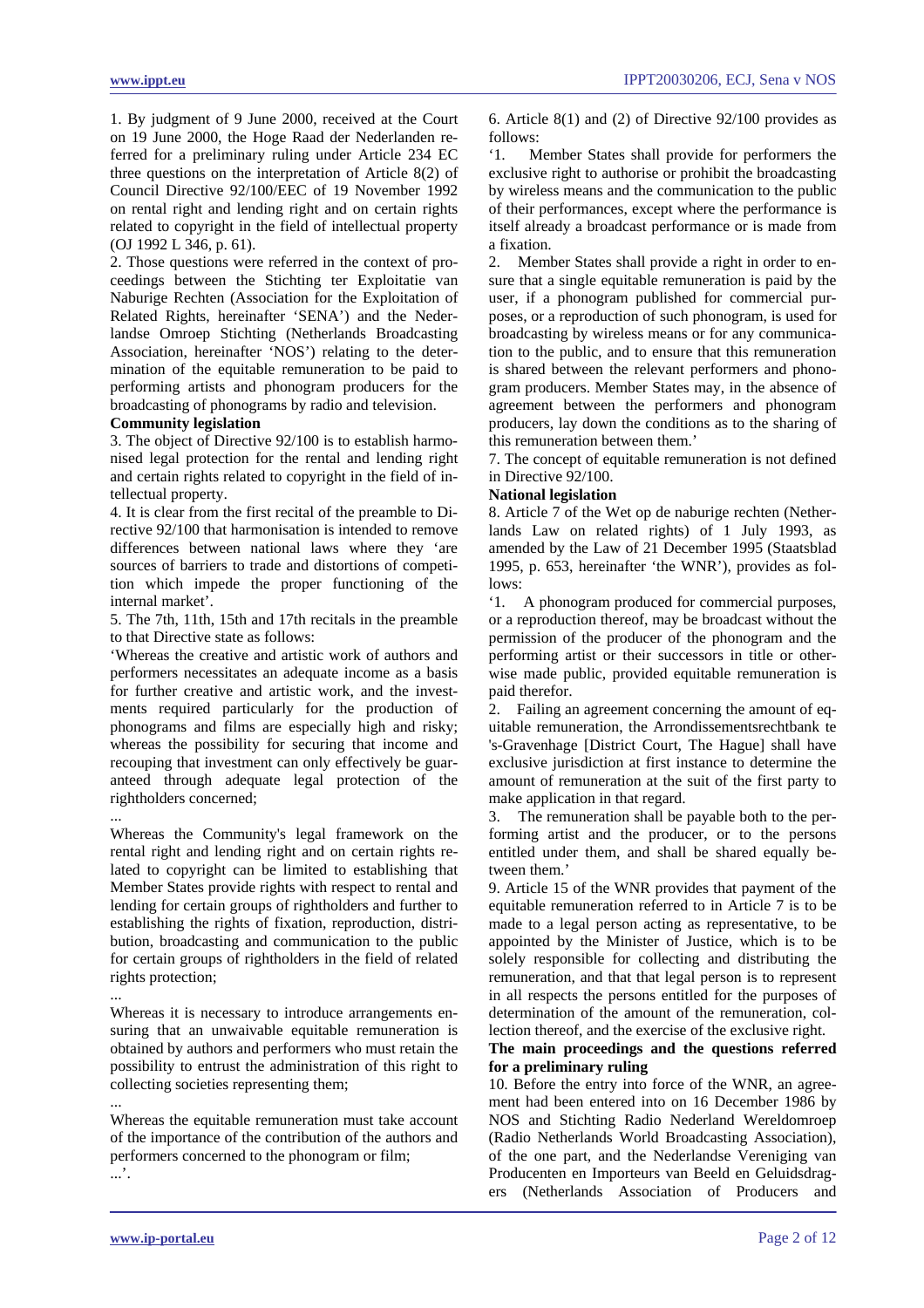Importers of Image and Sound Media, hereinafter 'NVPI'), of the other part. Under that agreement, NOS was liable to pay NVPI, on an annual basis as from 1984, (indexed) remuneration in consideration of the use of the rights of performing artists and phonogram producers. The remuneration paid by NOS to NVPI under that agreement amounted in 1984 to NLG 605 000 and, in 1994, to NLG 700 000.

11. SENA was, pursuant to Article 15 of the WNR, designated to collect and distribute the equitable remuneration in respect of fees in place of NVPI, whereupon NVPI, by a letter of 23 December 1993, terminated the agreement between itself and NOS.

12. SENA and NOS sought to agree the amount of equitable remuneration to be fixed under the WNR, pursuant to Article  $7(1)$  thereof. They failed to do so and SENA consequently brought an action before the Arrondissementsrechtbank te 's-Gravenhage pursuant to Article 7(2) of the WNR, seeking an order that the equitable remuneration be fixed at NLG 3 500 per hour of television broadcast and NLG 350 per hour of radio broadcast, giving an annual amount claimed of approximately NLG 7 500 000.

13. Based on the agreement of 16 December 1986 and the amounts paid thereunder to NVPI, NOS counterclaimed for an order that the annual amount of equitable remuneration be fixed at NLG 700 000.

14. By two interim judgments of 7 August 1996 and 16 April 1997, the Arrondissementsrechtbank ruled that the remuneration due for 1995 was NLG 2 000 000. It declared that determination of the remuneration due for the following years depended on further information, which it requested be submitted to it.

15. On appeal the Gerechtshof te 's-Gravenhage (Regional Court of Appeal, The Hague) found, in an interim judgment of 6 May 1999, that the principal issue was how to determine the equitable remuneration referred to in Article 7(1) of the WNR, having regard to the fact that neither that law nor Directive 92/100 gives any specific indication at all as to how to calculate it.

16. The Gerechtshof pointed out, first of all, that Directive 92/100 does not harmonise the method for calculating the equitable remuneration, even though the practice followed in other Member States may have an influence on the one that will be adopted in the Netherlands.

17. Second, it found that it is clear from the WNR's legislative history that the equitable remuneration must correspond approximately to what was payable previously under the agreement between NOS and NVPI, and that a calculation model must be devised which is propitious for ensuring that the level of remuneration is equitable and for enabling such remuneration to be calculated and reviewed; it is for the parties to endeavour to produce such a model in the first instance, using variable and fixed factors.

18. The Gerechtshof proposed the following factors: the number of hours of phonograms broadcast;

the viewing and listening densities achieved by the radio and television broadcasters represented by NOS;

the tariffs fixed by agreement in the area of performance rights and broadcast rights in respect of musical works protected by copyright;

the tariffs applied by public broadcasters in Member States adjacent to the Netherlands;

the amounts paid by commercial stations.

19. SENA brought an appeal in cassation, arguing that the Gerechtshof had used legal reasoning that was incompatible with Directive 92/100, in so far as, with regard to the concept of equitable remuneration, that directive seeks to introduce an autonomous concept of Community law, which is to be interpreted uniformly in the Member States. It contended that the Gerechtshof's analysis leads to identical situations being treated differently.

20. Since SENA's arguments raise questions of interpretation of Directive 92/100, the Hoge Raad der Nederlanden decided to stay proceedings and to refer the following questions to the Court of Justice for a preliminary ruling:

'(1) Is the term "equitable remuneration" used in Article 8(2) of the directive a Community concept which must be interpreted and applied in the same way in all the Member States of the European Community? (2) If so:

 (a) What are the criteria for determining the amount of such equitable remuneration?

 (b) Should guidance be sought from the levels of remuneration which were agreed or were customary as between the organisations concerned prior to entry into force of the directive in the relevant Member State?

 (c) Must or may regard be had to the expectations of the persons concerned at the time of enactment of the national legislation implementing the directive in regard to the amount of remuneration?

 (d) Should guidance be sought from the levels of remuneration for broadcasts paid under music copyright by broadcasters?

 (e) Must the remuneration be related to the potential numbers of listeners or viewers, or to actual numbers, or partly to the former and partly to the latter and, if so, in what proportion?

(3) If the answer to the first question is in the negative, does that mean that the Member States are entirely free to lay down the criteria for determining equitable remuneration? Or is that freedom subject to certain limits and, if so, what are those limits?'

## **The first question**

21. By its first question the national court is asking, essentially, whether the concept of equitable remuneration within the meaning of Article 8(2) of Directive 92/100 must, firstly, be interpreted in the same way in all Member States, and secondly, be applied using the same criteria in all Member States.

22. With regard, first of all, to the question of the uniform interpretation of the concept of equitable remuneration, the parties to the main proceedings, all the governments which submitted observations, with the exception of the Finnish Government, and the Commission concur in their acknowledgement that that term, appearing as it does in a Council directive and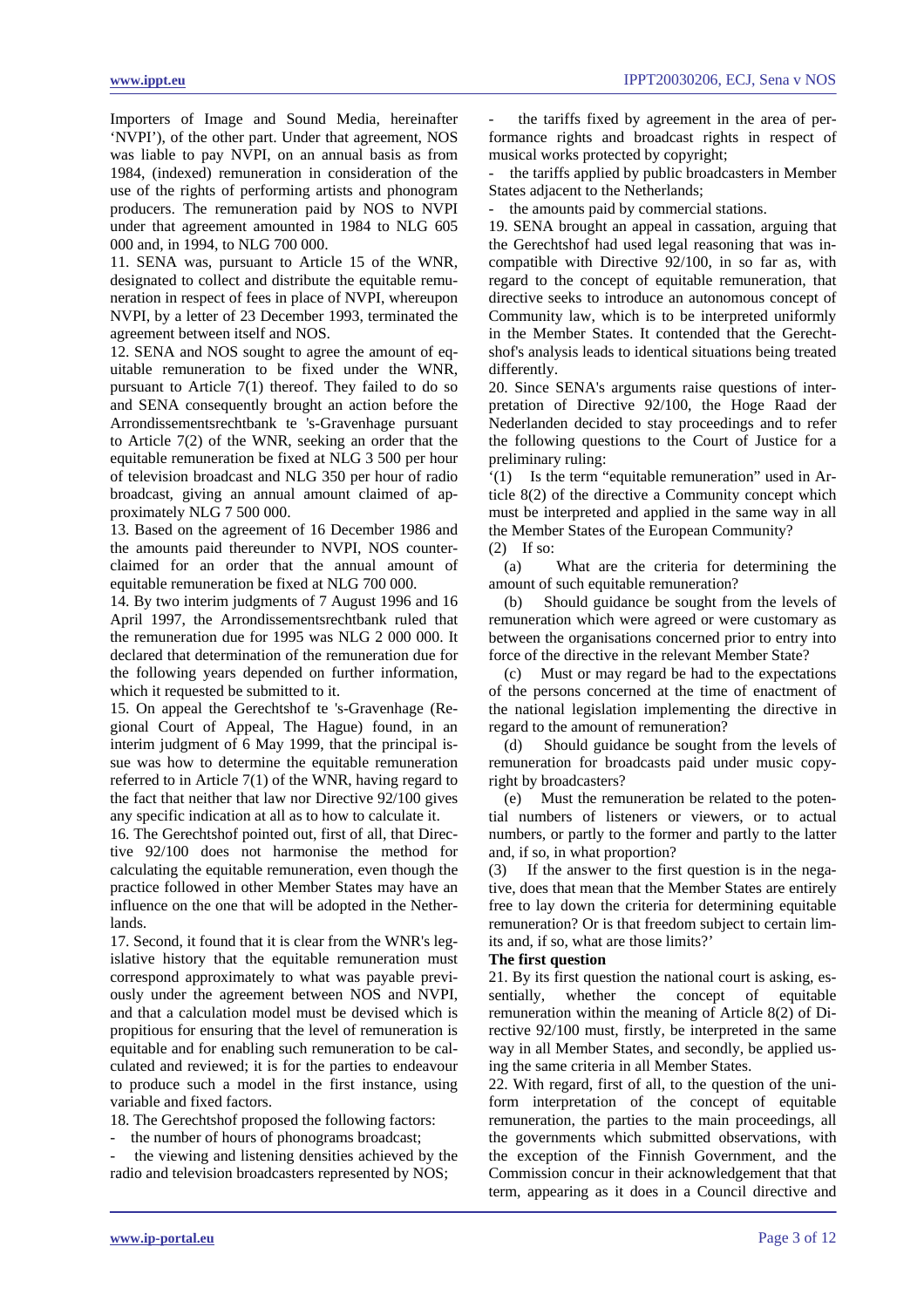making no reference to national laws, must be regarded as an autonomous provision of Community law and be interpreted uniformly throughout the Community.

23. As the United Kingdom points out, the Court has already held that the need for uniform application of Community law and the principle of equality require that the terms of a provision of Community law which makes no express reference to the law of the Member States for the purpose of determining its meaning and scope must normally be given an autonomous and uniform interpretation throughout the Community; that interpretation must take into account the context of the provision and the purpose of the legislation in question (see, for example, Case 327/82 Ekro [1984] ECR 107, paragraph 11; and Case C-287/98 Linster [2000] ECR I-6917, paragraph 43, and Case C-357/98 Yiadom [2000] ECR I-9265, paragraph 26).

24. That applies to the concept of equitable remuneration in Article 8(2) of Directive 92/100. Pursuant to the principle of the autonomy of Community law, it is a concept that must be interpreted uniformly in all Member States.

25. As regards, secondly, the question whether the same criteria are to apply in all Member States, the parties to the main proceedings, every government which submitted observations and the Commission are all agreed that Directive 92/100 does not give a definition of the concept of equitable remuneration. Furthermore, they are unanimous in their contention that, whilst that directive leaves it to the Member States to distribute the equitable remuneration among performing artists and producers of phonograms in certain circumstances, it does not assign to them the task of laying down common criteria for determining what constitutes equitable remuneration.

26. By way of converse inference from the latter part of that contention, SENA argues that the Community legislature has denied the Member States the right unilaterally to lay down the criteria for determining what constitutes equitable remuneration and thus the amount thereof. It bases that argument on the judgment in Case C-293/98 Egeda [2000] ECR I-629, in which the Court held that Council Directive 93/83/EEC of 27 September 1993 on the coordination of certain rules concerning copyright and rights related to copyright applicable to satellite broadcasting and cable retransmission (OJ 1993 L 248, p. 15) does not harmonise copyright provisions fully but only on a minimal basis. SENA infers from this, by analogy, that Directive 92/100, the specific purpose of which is to introduce and guarantee a right, enshrined in Article 8(2), to equitable remuneration for the use of commercial phonograms harmonises the existence and the scope of that right.

27. It further contends that, if there is to be consistency with that harmonising objective, the amount of equitable remuneration must be determined by reference to the commercial value of the rental or lending service alone.

28. In support of its contention, it notes that Directive 92/100 is based on Article 57(2) of the EC Treaty (now, after amendment, Article 47(2) EC), Article 66 of the EC Treaty (now Article 55 EC) and Article 100a of the EC Treaty (now, after amendment, Article 95 EC), and argues that those articles were chosen as legal bases in order to reflect the goal of creating the internal market, and thus an intention to harmonise the laws of the Member States.

29. According to SENA, the pursuit of that goal makes it possible inter alia to remove the unjustified barriers and inequalities that affect the position of performing artists and producers of phonograms on the market to be eliminated and any economic disadvantages which may result from the broadcasting of such phonograms.

30. It argues that the Court's interpretation of Directive 92/100 in similar areas has confirmed that directive's objectives, which are to reduce, by harmonisation of laws, existing differences in the legal protection afforded by the Member States, to ensure that performing artists are paid an appropriate fee and to enable producers of phonograms to recoup their investment. The Court emphasised those points and the importance of the cultural development of the Community, based on Article 128 of the EC Treaty (now, after amendment, Article 151 EC), in its judgments in **[Case C-200/96](http://www.ippt.eu/files/1998/IPPT19980428_ECJ_Metronome_Musik.pdf)  [Metronome Musik \[1998\] ECR I-1953](http://www.ippt.eu/files/1998/IPPT19980428_ECJ_Metronome_Musik.pdf)** and Case C-61/97 FDV [1998] ECR I-5171.

31. All the governments which submitted observations and the Commission ask the Court to find that SENA's arguments do not show that, by its silence in Article 8(2) of Directive 92/100, the Community legislature impliedly intended to lay down uniform criteria for determining whether remuneration is equitable or not.

32. On the contrary, they contend that Directive 92/100 deliberately omitted to lay down a detailed and universally applicable method for calculating the level of such remuneration.

33. It must be recalled that the directive requires the Member States to lay down rules ensuring that users pay an equitable remuneration when a phonogram is broadcast. It also states that the manner in which that remuneration is shared between performing artists and producers of phonograms is normally to be determined by agreement between them. It is only if their negotiations do not produce agreement as to how to distribute the remuneration that the Member State must intervene to lay down the conditions.

34. In the absence of any Community definition of equitable remuneration, there is no objective reason to justify the laying down by the Community judicature of specific methods for determining what constitutes uniform equitable remuneration, which would necessarily entail its acting in the place of the Member States, which are not bound by any particular criteria under Directive 92/100 (see, to that effect, Case C-131/97 Carbonari [1999] ECR I-1103, paragraph 45). It is therefore for the Member States alone to determine, in their own territory, what are the most relevant criteria for ensuring, within the limits imposed by Community law, and particularly Directive 92/100, adherence to that Community concept.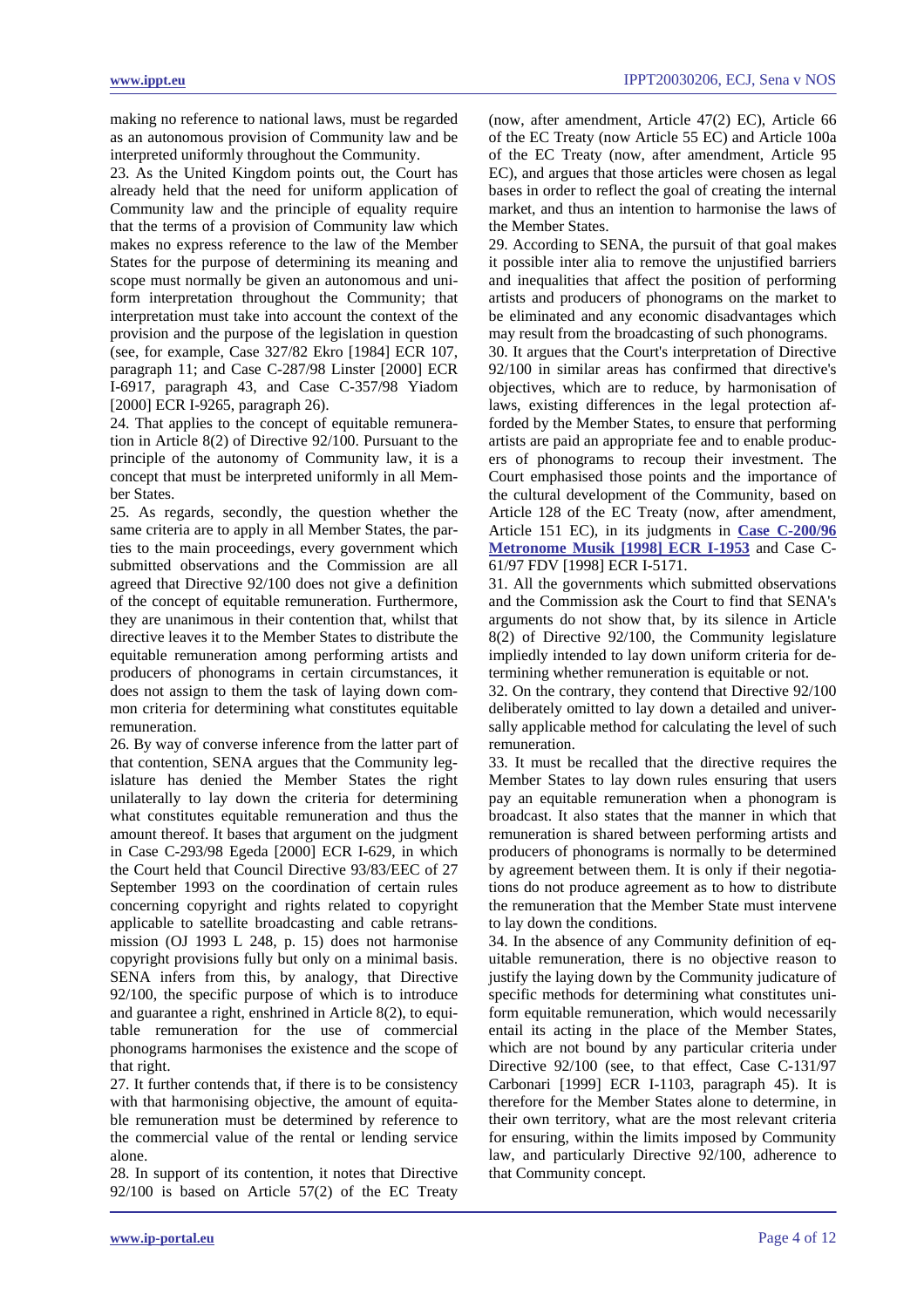<span id="page-4-0"></span>35. In that connection, it is apparent that the source of inspiration for Article 8(2) of Directive 92/100 is Article 12 of the International Convention for the Protection of Performers, Producers of Phonograms and Broadcasting Organisations signed in Rome on 26 October 1961. That convention provides that the payment of equitable remuneration, and the conditions for sharing that remuneration are, in the absence of agreement between the various parties concerned, to be established by domestic law and simply lists a number

of factors, which it states to be non-exhaustive, nonbinding and potentially relevant, for the purposes of deciding what is equitable in each case. 36. In those circumstances, the Court's role, in the context of a dispute brought before it, can only be to call upon the Member States to ensure the greatest possible adherence throughout the territory of the Community to

the concept of equitable remuneration, a concept which must, in the light of the objectives of Directive 92/100, as specified in particular in the preamble thereto, be viewed as enabling a proper balance to be achieved between the interests of performing artists and producers in obtaining remuneration for the broadcast of a particular phonogram, and the interests of third parties in being able to broadcast the phonogram on terms that are reasonable.

37. As the Commission points out, whether the remuneration, which represents the consideration for the use of a commercial phonogram, in particular for broadcasting purposes, is equitable is to be assessed, in particular, in the light of the value of that use in trade.

38. The reply to the first question must therefore be that the concept of equitable remuneration in Article 8(2) of Directive 92/100 must be interpreted uniformly in all the Member States and applied by each Member State; it is for each Member State to determine, in its own territory, the most appropriate criteria for assuring, within the limits imposed by Community law and Directive 92/100 in particular, adherence to that Community concept.

#### **The second and third questions**

39. By its second and third questions, the national court is asking, essentially, what criteria are to be used for determining the amount of the equitable remuneration, and what limits are imposed on the Member States in laying down those criteria.

40. As the reply to the first question makes clear, it is not for the Court itself to lay down the criteria for determining what constitutes equitable remuneration, or to set general predetermined limits on the fixing of such criteria; its role is, rather, to provide the national court with the information it needs to assess whether the national criteria used for assessing the remuneration of performing artists and phonogram producers are such as to ensure that they receive equitable remuneration in a manner that is consistent with Community law.

41. In the absence, in the case in the main proceedings, of any contractual agreement between SENA and NOS on the amount of remuneration, it is for the national court, by virtue of Article 7 of the WNR, to lay down

the amount of remuneration. It was in application of that law that the Gerechtshof te 's-Gravenhage held that a calculation model must be devised which is propitious for ensuring that the level of remuneration is equitable and for enabling such remuneration to be calculated and reviewed, using variable and fixed factors: the number of hours of phonograms broadcast, the viewing and listening densities achieved by the radio and television broadcasters represented by the broadcasting organisation, the tariffs fixed by agreement in the area of performance rights and broadcasting rights in respect of musical works protected by copyright, the tariffs applied by public broadcasters in Member States bordering on the Netherlands and, finally, the amounts paid by commercial stations.

42. The Gerechtshof furthermore pointed out that the parties may in the first instance endeavour to reach agreement themselves on a method of calculation, which must, in the initial years following the date of entry into force of Directive 92/100, result in a sum that corresponds approximately to what the broadcaster was paying before, under a contract, to the previous collecting agency, if the need to guarantee equitable remuneration does not justify an increase.

43. Finally, it envisaged the possibility of calling on experts to draw up a calculation model if the parties cannot agree.

44. The national court is therefore doing everything to ensure the best possible compliance with the provisions of Article 8(2) of Directive 92/100, that is to say, assuring the equitable remuneration of performing artists and phonogram producers by giving preference to a contractual agreement based on objective criteria. It is for the parties to achieve a balance between those criteria by taking account, in particular, of the methods used in the other Member States and, in the event that negotiations between them fail, by agreeing that the national court may receive technical assistance from an expert to determine the amount of equitable remuneration.

45. The Netherlands legislature has therefore chosen to allow the representatives of performing artists and phonogram producers and of phonogram users to determine by mutual agreement the amount of equitable remuneration and, failing such agreement, to entrust that task to the national court, which has final responsibility for calculating the remuneration. That method, which is very protective of the parties and at the same time consistent with Community law, makes it possible to establish a general framework for the various choices made by the Member States for the purpose of calculating the amount of equitable remuneration.

46. Accordingly, the reply to the second and third questions must be that Article 8(2) of Directive 92/100 does not preclude a model for calculating what constitutes equitable remuneration for performing artists and phonogram producers that operates by reference to variable and fixed factors, such as the number of hours of phonograms broadcast, the viewing and listening densities achieved by the radio and television broadcasters represented by the broadcast organisation, the tariffs fixed by agreement in the field of performance rights and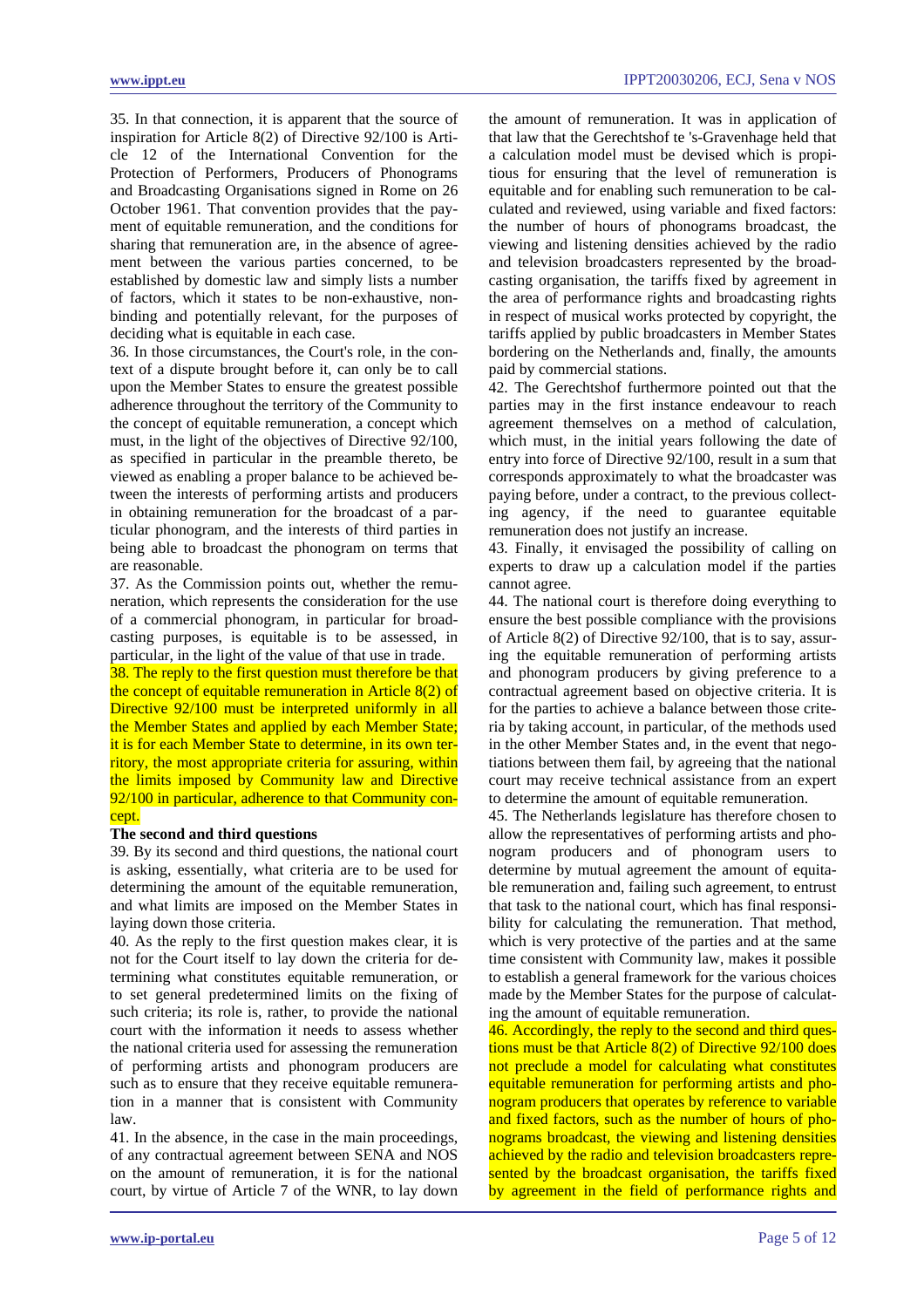<span id="page-5-0"></span>broadcast rights in respect of musical works protected by copyright, the tariffs set by the public broadcast organisations in the Member States bordering on the Member State concerned, and the amounts paid by commercial stations, provided that that model is such as to enable a proper balance to be achieved between the interests of performing artists and producers in obtaining remuneration for the broadcast of a particular phonogram, and the interests of third parties in being able to broadcast the phonogram on terms that are reasonable, and that it does not contravene any principle of Community law.

#### **Costs**

47. The costs incurred by the Netherlands, German, Portuguese, Finnish and United Kingdom Governments and by the Commission, which have submitted observations to the Court, are not recoverable. Since these proceedings are, for the parties to the main proceedings, a step in the action pending before the national court, the decision on costs is a matter for that court.

## **On those grounds,**

THE COURT (Sixth Chamber),

in answer to the questions referred to it by the Hoge Raad der Nederlanden by judgment of 9 June 2000, hereby rules:

1. The concept of equitable remuneration in Article 8(2) of Council Directive 92/100/EEC of 19 November 1992 on rental right and lending right and on certain rights related to copyright in the field of intellectual property must be interpreted uniformly in all the Member States and applied by each Member State; it is for each Member State to determine, in its own territory, the most appropriate criteria for assuring, within the limits imposed by Community law and Directive 92/100 in particular, adherence to that Community concept.

2. Article 8(2) of Directive 92/100 does not preclude a model for calculating what constitutes equitable remuneration for performing artists and phonogram producers that operates by reference to variable and fixed factors, such as the number of hours of phonograms broadcast, the viewing and listening densities achieved by the radio and television broadcasters represented by the broadcast organisation, the tariffs fixed by agreement in the field of performance rights and broadcast rights in respect of musical works protected by copyright, the tariffs set by the public broadcast organisations in the Member States bordering on the Member State concerned, and the amounts paid by commercial stations, provided that that model is such as to enable a proper balance to be achieved between the interests of performing artists and producers in obtaining remuneration for the broadcast of a particular phonogram, and the interests of third parties in being able to broadcast the phonogram on terms that are reasonable, and that it does not contravene any principle of Community law.

#### **OPINION OF ADVOCATE GENERAL TIZZANO**

delivered on 26 September 2002 (1) Case C-245/00

Stichting ter Exploitatie van Naburige Rechten (SENA) v

Nederlandse Omroep Stichting (NOS)

 (Reference for a preliminary ruling from the from the Hoge Raad (Netherlands))

 (Directive 92/100/EEC - Rights related to copyright - Phonograms published for commercial purposes - Freedom of use in relation to broadcasting - Right to 'equitable remuneration' - Meaning)

## **Introduction**

1. By order of 9 June 2000, the Hoge Raad der Nederlanden (Supreme Court of the Netherlands) ('the Hoge Raad') referred to the Court of Justice for a preliminary ruling three questions concerning the interpretation of Council Directive 92/100/EEC of 19 November 1992 on rental right and lending right and on certain rights related to copyright in the field of intellectual property (hereinafter 'Directive 92/100' or 'the Directive'). (2) The three questions concern the interpretation of the concept of 'equitable remuneration' in Article 8(2) of the Directive and in essence seek to establish whether or not that is a Community concept and, whatever the conclusion, the relevant consequences for the purpose of determining the criteria to be used to calculate the level of that remuneration.

# **The relevant legislation**

## **Directive 92/100/EEC**

...

...

2. The aim of the Directive is to provide a harmonised framework for the national legislation relating to rental right and lending right in relation to copyright, as well as certain rights described as being related to copyright, to the extent necessary to ensure the proper functioning of the common market.

3. The preamble sets out the reasons for and aims of the Directive, in particular, to the extent relevant to this case, as follows:

'whereas differences exist in the legal protection provided by the laws and practices of the Member States for copyright works and subject-matter of related rights protection as regards rental and lending; whereas such differences are sources of barriers to trade and distortions of competition which impede the achievement and proper functioning of the internal market;

whereas the creative and artistic work of authors and performers necessitates an adequate income as a basis for further creative and artistic work, and the investments required particularly for the production of phonograms and films are especially high and risky; whereas the possibility for securing that income and recouping that investment can only effectively be guaranteed through adequate legal protection of the rightholders concerned;

whereas the Community's legal framework on the rental right and lending right and on certain rights related to copyright can be limited to establishing that Member States provide rights for certain groups of rightholders and further to establishing the rights of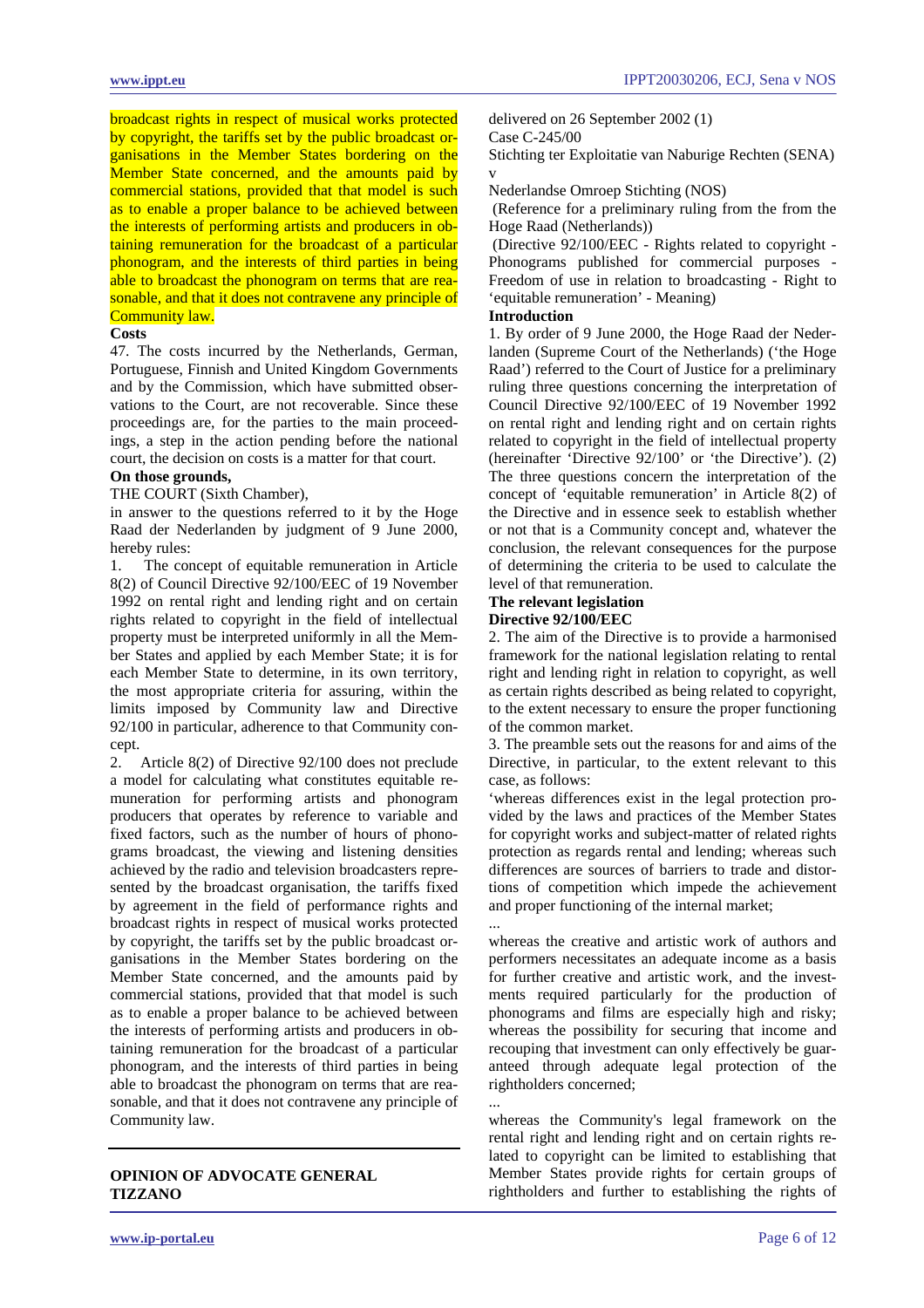fixation, reproduction, distribution, broadcasting and communication to the public for certain groups of rightholders in the field of related rights protection.'

4. In accordance with the above provisions and, again, as far as is relevant to this case, the Directive provides for the harmonised protection of all related rights pertaining to phonograms, films and broadcasting, for the benefit of performers, producers and broadcasters, none of whom enjoy the protection of copyright.

5. More particularly, Article 8 governs the activities of broadcasting and communication to the public of 'performances' and provides that:

'1. Member States shall provide for performers the exclusive right to authorise or prohibit the broadcasting by wireless means and the communication to the public of their performances, except where the performance is itself already a broadcast performance or is made from a fixation.

2. Member States shall provide a right in order to ensure that a single equitable remuneration is paid by the user, if a phonogram published for commercial purposes, or a reproduction of such phonogram, is used for broadcasting by wireless means or for any communication to the public, and to ensure that this remuneration is shared between the relevant performers and phonogram producers. Member States may, in the absence of agreement between the performers and phonogram producers, lay down the conditions as to the sharing of this remuneration between them.'

6. The protection thus accorded is the minimum level of harmonisation, as is apparent from the 20th recital in the preamble to the Directive, which provides as follows:

'whereas the Member States may provide for more farreaching protection for the owners of rights related to copyright than that required by Article 8 of this Directive.'

7. The equitable remuneration mentioned in Article 8(2) is not specifically defined in the Directive, nor is there any direct reference to it in the preamble.

8. The preamble does, however, contain some information concerning the equitable remuneration due to the rightholder in the various circumstance where the rental right is assigned; in particular, it makes it clear that such remuneration is provided for because:

'... it is necessary to introduce arrangements ensuring that an unwaived equitable remuneration is obtained by authors and performers who must retain the possibility to entrust the administration of this right to collecting societies representing them;

... the equitable remuneration may be paid on the basis of one or several payments at any time on or after the conclusion of the contract;

... the equitable remuneration must take account of the importance of the contribution of the authors or performers concerned to the phonogram or film.'

#### **The international rules**

9. The Directive and, in particular, the provisions material to this case must be construed in the light of the relevant international rules, and the 10th recital states that the provisions of the Directive are without prejudice to the international rules, emphasising that 'the legislation of the Member States should be approximated in such a way ... as not to conflict with the international conventions on which many Member States' copyright and related rights laws are based.'

10. The international rules are essentially contained, in so far as is relevant to this case, in the TRIPS Agreement (3) and the International Convention for the Protection of Performers, Producers of Phonograms and Broadcasting Organisations, signed in Rome on 26 October 1961, to which all the Member States, except Portugal, are party, and to which the TRIPS Agreement refers.

11. Under Article 14 of the TRIPS Agreement, Members are required to ensure that:

In respect of a fixation of their performance on a phonogram, performers shall have the possibility of preventing the following acts when undertaken without their authorisation: the broadcasting by wireless means and the communication to the public of their live performance.

6. Any Member may, in relation to the rights conferred under paragraphs 1, 2 and 3, provide for conditions, limitations, exceptions and reservations to the extent permitted by the Rome Convention ...'.

...

12. Article 7 of the Rome Convention itself provides for a minimum level of protection which the contracting States must guarantee performers. It states in particular that:

'1. The protection provided for performers by this Convention shall include the possibility of preventing:

(a) the broadcasting and the communication to the public, without their consent, of their performance, except where the performance used in the broadcasting or the public communication is itself already a broadcast performance or is made from a fixation; ...'. (4)

13. Article 12 regulates the so-called secondary use of phonograms and provides:

'If a phonogram is published for commercial purposes, or a reproduction of a phonogram is used directly for broadcasting or for any communication to the public, a single equitable remuneration shall be paid by the user to the performers, or to the producers of the phonograms, or to both. Domestic law may, in the absence of agreement between these parties, lay down the conditions as to the sharing of this remuneration'. (5)

14. The Convention lays down largely harmonised rules and, in addition, Articles 2, 4 and 5 contain rules on national treatment to which Article 1(3) of the TRIPS Agreement itself refers. According to the latter, 'Members shall accord the treatment provided for in this Agreement to other Members'; and, so far as is relevant to this case, it goes on to state that 'the nationals of other Members shall be understood as those natural or legal persons that would meet the criteria for eligibility for protection provided for in ... the Rome Convention'. (6)

## **The national legislation**

15. Article 7 of the Wet op de naburige rechten (Netherlands law on related rights, hereinafter 'the WNR') of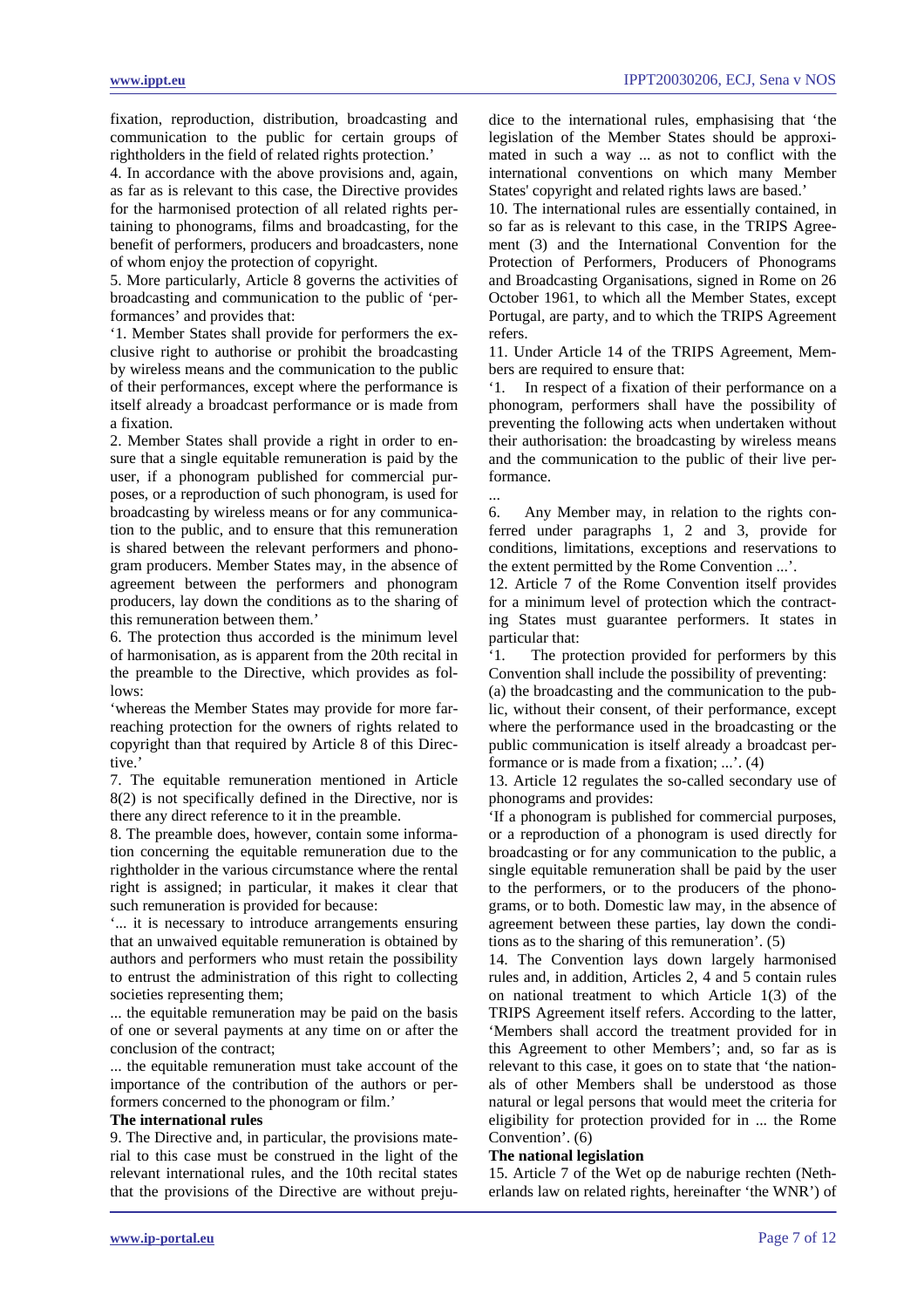18 March 1993, in force since 1 July 1993 and subsequently amended by the Law of 21 December 1995 (Staatsblad 1995, No 653), adapts domestic legislation to meet the requirements of Article 8(2) of the Directive and, at the same time, ensures that Netherlands law is compatible with the Rome Convention.

16. Article 7 provides:

'1. A phonogram produced for commercial purposes, or a reproduction thereof, may be broadcast without the permission of the producer of the phonogram and the performing artists or their successors in title or otherwise made public, provided equitable remuneration is paid therefor.

2. Failing an agreement concerning the amount of equitable remuneration, the Hague District Court shall have exclusive jurisdiction at first instance to determine the amount of remuneration at the suit of the first party to make application in that regard.

3. The remuneration shall be payable both to the performing artist and to the producer, or to their successors in title, and shall be shared equally between them.' (7)

17. Article 15 of the WNR provides that the payment is to be made to a legal person representing the performers and producers, to be appointed by the Minister of Justice, and that that legal person is to represent the persons entitled in connection with the determination of the amount of remuneration, and in the exercise of their exclusive right.

## **Facts and procedure**

18. The case pending before the national court involves a dispute between the Stichting ter Exploitatie van Naburige Rechten ('SENA'), a Netherlands foundation representing the interests of performers and producers and an importer of phonograms, and the Nederlandse Omroep Stichting ('NOS'), the body that coordinates public broadcasting, and concerns the determination of the equitable remuneration payable by NOS to SENA in accordance with Article 7 of the WNR.

19. In 1986, and thus before the WNR entered into force, the Nederlandse Vereniging van Producenten en Importeurs van Beeld en Geluidsdragers (Netherlands Association of Producers and Importers of image and sound media) ('the NVPI'), the body then representing the interests of phonogram producers, entered into an agreement with NOS, whereby the latter undertook to pay NVPI a certain sum by way of compensation for the transmission of phonograms by the Dutch public broadcasters. That sum, calculated on an annual basis, amounted to NLG 605 000 for use in 1984 and increased to NLG 700 000 in 1994.

20. When the WNR entered into force, representation of the interests of producers and performers passed, by operation of law, to SENA. Consequently, in December 1993, NVPI terminated the abovementioned agreement. The subsequent negotiations between NOS and SENA on a new agreement, provided for by Article 7 of the WNR, proved unsuccessful. SENA therefore brought an action before the Arrondissementsrechtbank te 's-Gravenhage ('the Hague District Court') seeking an order that the equitable remuneration be set at the level of NLG 7 500 000. The Hague District Court set the amount for 1995 at NLG 2 000 000, and reserved judgment for the subsequent years.

21. An appeal against that judgment was brought before the Gerechtshof te 's-Gravenhage ('the Hague Court of Appeal'), and on 6 May 1999 it delivered an interlocutory judgment in which it held that neither the Netherlands legislation nor the Directive provided any yardsticks capable of being used to define the concept of equitable remuneration and that, in particular, the Directive was not intended to harmonise the method of calculating such payments. The Hague Court of Appeal further held that the equitable remuneration provided for by the Netherlands legislation must be more or less equivalent to the amount payable by NOS to NVPI under the 1986 agreement, since the preparatory work for that Law indicated that this was the aim of the legislature. NOS should, however, consent to increase the amount of the remuneration if one or more of the following factors underwent an increase: the number of hours during which the phonograms were broadcast, the audience for the networks represented by NOS, the amount of the remuneration determined by contract for use of works protected by copyright, the amount of the remuneration paid by broadcasters in the neighbouring Member States and the remuneration paid in the Netherlands by commercial broadcasters.

22. SENA appealed against that judgment, claiming that it was incompatible with the Directive. By introducing an autonomous concept of equitable remuneration, the Directive in fact required that the concept be given a uniform interpretation in the various Member States, but the judgment at issue would not permit that outcome.

23. Since it had therefore to interpret a provision of Directive 92/100/EEC, by order of 9 June 2000 the Hoge Raad referred to the Court of Justice the following questions for a preliminary ruling:

'(1) Is the term "equitable remuneration" used in Article 8(2) of the Directive a Community concept which must be interpreted and applied in the same way in all the Member States of the European Community?  $(2)$  If so

 (a) what are the yardsticks for determining the amount of such equitable remuneration?

 (b) should guidance be sought from the levels of remuneration which were agreed or were customary as between the organisations concerned prior to entry into force of the Directive in the relevant Member State?

 (c) must or may regard be had to the expectations of the persons concerned at the time of enactment of the national legislation implementing the Directive in regard to the amount of remuneration?

 (d) should guidance be sought from the levels of remuneration for broadcasts paid under music copyright by broadcasters?

 (e) must the remuneration be related to the potential numbers of listeners or viewers, or to actual numbers, or partly to the former and partly to the latter and, if so, in what proportions?

(3) If the answer to Question 1 is in the negative, does that mean that the Member States are entirely free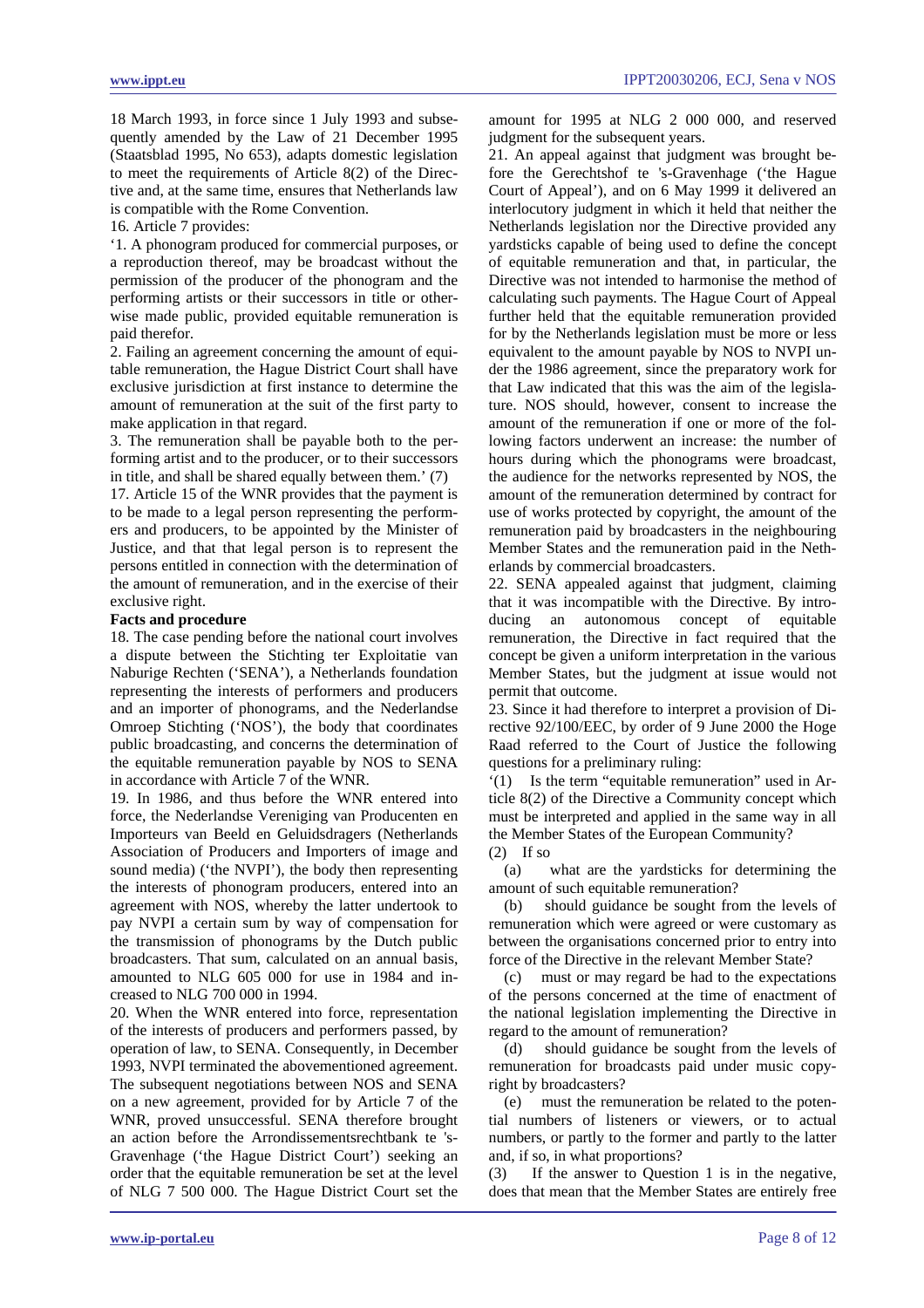to lay down the yardsticks for determining equitable remuneration? Or is that freedom subject to certain limits and, if so, what are those limits?'

24. In the proceedings before the Court of Justice, the Commission, the Netherlands, German, Finnish, Portuguese and United Kingdom Governments all submitted observations, in addition to the parties to the main proceedings.

## **Analysis**

25. By its three questions, the national court is in essence asking the Court of Justice to rule whether or not the concept of 'equitable remuneration' under Article 8(2) of the Directive is a Community concept and, whatever the conclusion, to set out the consequences for the purpose of determining the criteria to be used to calculate the level of that remuneration.

## **Arguments of the parties**

(a) The concept of equitable remuneration

26. According to SENA, the concept of equitable remuneration is a Community concept and, as such, must be interpreted on the basis of uniform parameters in all the Member States. As well as being dictated by the general principles of equal treatment and nondiscrimination, that solution follows above all from the aim of the Directive and from the Rome Convention, on which the Directive is directly based. Both have the same aim of securing effective harmonisation, in order to compensate for the economic disadvantage performers or producers may suffer as a result of the broadcasting of their works. That outcome cannot be achieved unless the concept of equitable remuneration is interpreted uniformly. That thesis is borne out a contrario, moreover, by Article 5 of the Directive which provides for derogations from the exclusive public lending right, provided that the authors 'obtain a remuneration'. In those circumstances, the Directive specifically provides that the Member States are 'free to determine this remuneration taking account of their cultural promotion objectives'; the fact that there is no similar proviso relating to the 'equitable remuneration' under Article 8 demonstrates that here the Member States do not enjoy the discretion they are allowed in the circumstances with which Article 5 is concerned.

27. NOS, the Commission and the Netherlands, Portuguese and United Kingdom Governments consider 'equitable remuneration' to be a Community concept. It refers, however, to an 'open' concept, namely fairness, which is defined neither in the Directive nor in the Rome Convention and which actually refers, as emphasised by NOS and the Portuguese and United Kingdom Governments in particular, to the concept of justice in each individual case. The Member States therefore retain a substantial degree of freedom in interpreting that concept, particularly bearing in mind that the Directive requires only minimum harmonisation.

28. None the less, the fact remains, as both the Commission and the Netherlands Government point out, that the freedom of the States to expound the meaning of the concept at issue is not absolute but is subject to limits deriving from the scheme of the Directive; that freedom must in fact be directed towards striking a fair compromise between the interests of the producers and performers, on the one hand, and the interests of third party users on the other.

29. Furthermore, according to the Netherlands Government, the Community character of the concept at issue means that while the Member States enjoy a considerable degree of latitude here, they are not exempt from the limits and controls its Community character dictates; the same applies to other Community concepts, such as the concept of public policy.

In that connection, the Netherlands Government draws attention in particular to Van Duyn (8) and Rutili, (9) in which the Court acknowledged that 'Member States continue to be, in principle, free to determine the requirements of public policy in the light of their national needs. Nevertheless, the concept of public policy must, in the Community context, and where, in particular, it is used as a justification for derogating from the fundamental principles ... be interpreted strictly, so that its scope cannot be determined unilaterally by each Member State without being subject to control by the Institutions of the Community'. (10)

30. Finally, the German and Finnish Governments put forward a view which, though formally at odds with the positions adopted by the other governments that submitted observations, is in substance not dissimilar to them. Though they do not accept that equitable remuneration is a Community concept, they point out that this does not mean that the Member States enjoy unbounded freedom. According to the German Government in particular, the limits the national legal systems face in determining equitable remuneration derive from the sense and purpose of the Directive itself and consist in the need to secure an adequate income for performers, as well as a distribution of profits commensurate with the contribution of the authors or performers.

 (b) The individual criteria for determining equitable remuneration

31. Not all the participants in these proceedings devote much attention to the criteria mentioned in Question  $2(a)$ , and, in any event, in the light of what I shall say below, I do not consider it necessary to dwell on the submissions made in this regard. I shall merely point out here that the various participants do not consider it appropriate for the Court to give a ruling on this point and, although the German Government discusses the individual criteria at length, it actually contests the admissibility of the question on the ground that it concerns not so much an interpretation of the Directive as the application of domestic law in the present case. Consequently, what is required is not a judgment by the Court but an expert opinion to be made available to the national court.

## **Assessment**

32. From an examination of the questions submitted, it seems to me first of all difficult to deny the Community character of the concept of 'equitable remuneration', given that it is used in a Directive that contains no - direct or indirect - reference to the domestic legislation of the Member States for its interpretation. As the Court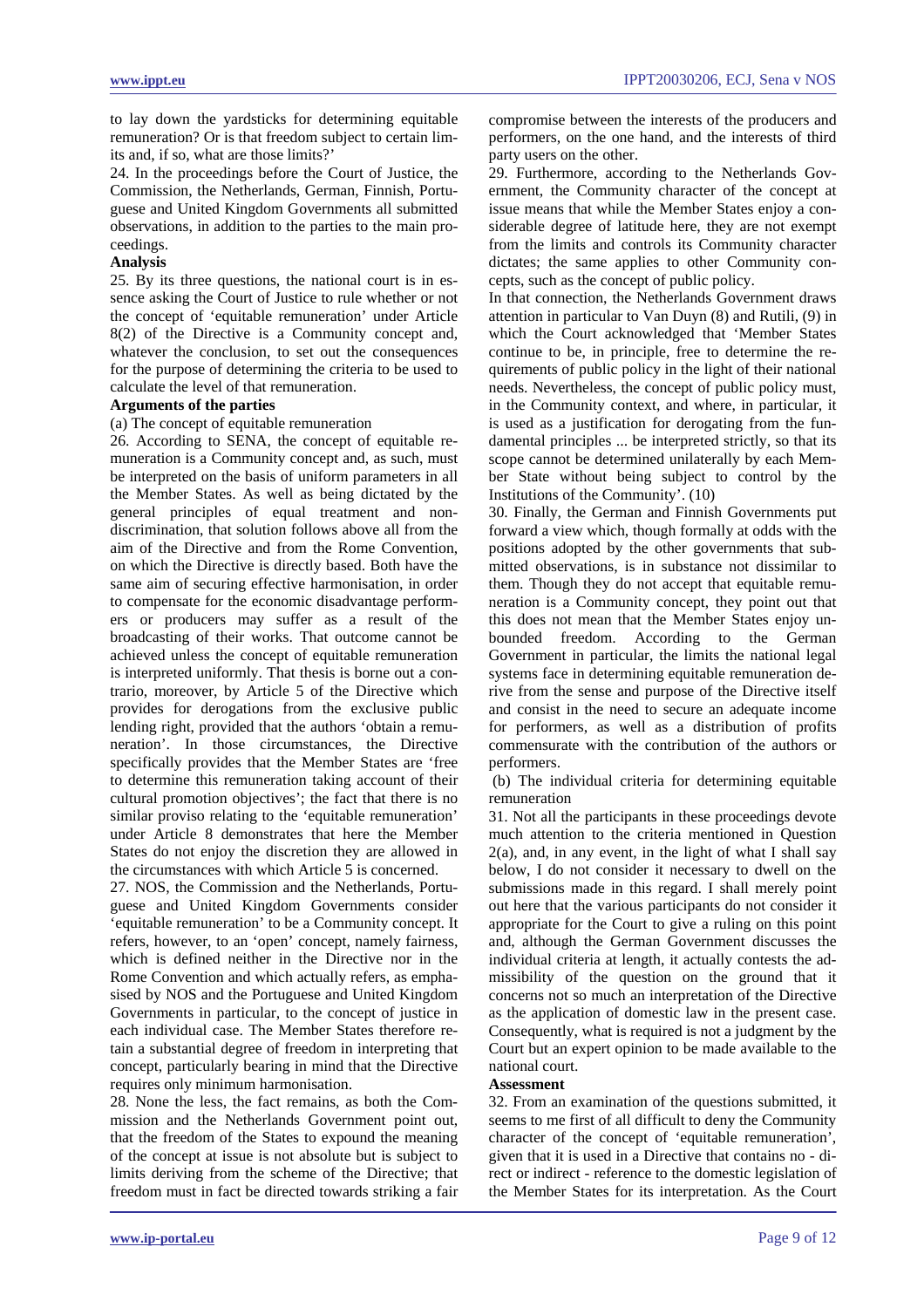itself has held on several occasions, 'the need for uniform application of Community law and the principles of equality require that the terms of a provision of Community law which makes no express reference to the law of the Member States for the purpose of determining its meaning and scope must normally be given an autonomous uniform interpretation throughout the Community; that interpretation must take into account the context of the provision and the purpose of the legislation in question'. (11)

33. That said, there is scant detail as to the definition of the concept in question, since the Directive merely refers to it but in no way defines it. That is hardly surprising, bearing in mind that it is a concept based on the idea of fairness, and, as almost all the parties have stated, albeit with differing emphases, fairness is by its very nature an 'open' concept conveying a general principle of appropriateness and balance, and leaving considerable discretion to whoever has to apply it. As has been underlined in the views expressed in this case (particularly by the Portuguese and United Kingdom Governments), the reference to fairness means that, except, of course, where there is agreement between the parties, the court will take a decision on the parties' conflicting interests on the basis of the particular features of the individual case and not predetermined legislative criteria of a general and abstract nature.

34. Consequently, it is not surprising, as I have already mentioned, that the concept of 'equitable remuneration' is not specifically defined in the Directive. But it is worth pointing out that, as well as refraining from providing such a definition, the Directive provides no direct or indirect - pointers as to the possible criteria which may be usefully applied in assessing whether remuneration is 'equitable'. That contrasts, for example, with the provisions of the Directive relating to the assignment of rental rights. In that regard, at least one uniform - albeit fairly general - criterion is mentioned for determining the equitable remuneration payable to authors and performers (Article  $4(1)$ ), (12) namely the criterion based on the importance of the contribution to the phonogram or film (17th recital). (13)

35. Directive 2001/29/EC on the harmonisation of certain aspects of copyright and related rights in the information society (14) does, however, contain criteria that can be used to determine fair compensation. Article 5 of that Directive provides that the Member States may provide for free use, for private purposes, of objects protected by copyright or related rights, provided that rightholders receive fair compensation. In particular, Article 5 explicitly provides, in relation to one of the cases it covers, that the amount of compensation should take 'account of the application or nonapplication of technological measures' for protection provided for under the Directive itself; in addition, and more generally, recital 35 lists a number of other criteria which may be taken into consideration, albeit not exclusively, when the amount of fair compensation under Article 5 is determined. (15)

36. In other instances, however, the Community legislature has not considered it necessary to specify uniform implementing criteria. Directive 93/83/EC, for instance, on the coordination of certain rules concerning copyright and rights related to copyright applicable to satellite broadcasting and cable retransmission, (16) simply extends the application of Article 8 of Directive 92/100/EEC to such forms of communication to the public.

37. It is therefore clear from the foregoing that, where it considered this necessary or appropriate, the Community legislature laid down provisions in relation to concepts entirely analogous with the concept that has to be interpreted in this case. But where, as in this case, the Community legislature has remained silent, that very fact indicates that it intended to leave the Member States a greater degree of latitude, obviously taking the view that further-reaching harmonisation was neither necessary nor appropriate in the area concerned. Moreover, I do not consider it to be the task of the Court to take the place of the Community legislature, by itself setting uniform criteria not imposed by the latter and thereby curtailing, without good reason, the freedom of the Member States.

38. That said, in general terms, it must also be made clear that this freedom is not unbounded, since it is none the less exercised in relation to the application of a Community concept and, consequently, is subject to supervision by the Community Institutions, and by the Court of Justice in particular.

39. We are in effect dealing here, as the Netherlands Government pointed out, with circumstances not dissimilar to those pertaining to other concepts used but not defined by Community law, and largely left to national law. As the Netherlands Government also observes, that applies to the concept of public policy, particularly as mentioned in Article 39 EC as a limitation on freedom of movement for workers. According to Van Duyn and Rutili, that concept refers, by its very nature, to the sovereign powers of the Member States and thus their domestic legal systems. Therefore, as the Court ruled in those cases: 'Member States continue to be, in principle, free to determine the requirements of public policy in the light of their national needs' (17) since those needs may 'vary from one country to another and from one period to another'. (18) Nevertheless, since it falls within the 'the Community context' and involves limiting a fundamental principle of the Treaty, in this case the free movement of persons, the freedom the Member States enjoy in determining the requirements of their national public policy must be subject to the control and limitations of Community law. (19)

40. In my view, similar considerations may be applied to the concept of 'equitable remuneration' under Article 8 of the Directive. Thus, the freedom accorded to the Member States in that connection must be exercised subject to control by the Community Institutions, in accordance with the conditions and limits that flow from the Directive, as well as, more generally, the principles and scheme of the Treaty.

41. To elucidate further, it seems to me, first of all, to be evident that a Member State cannot determine 'equi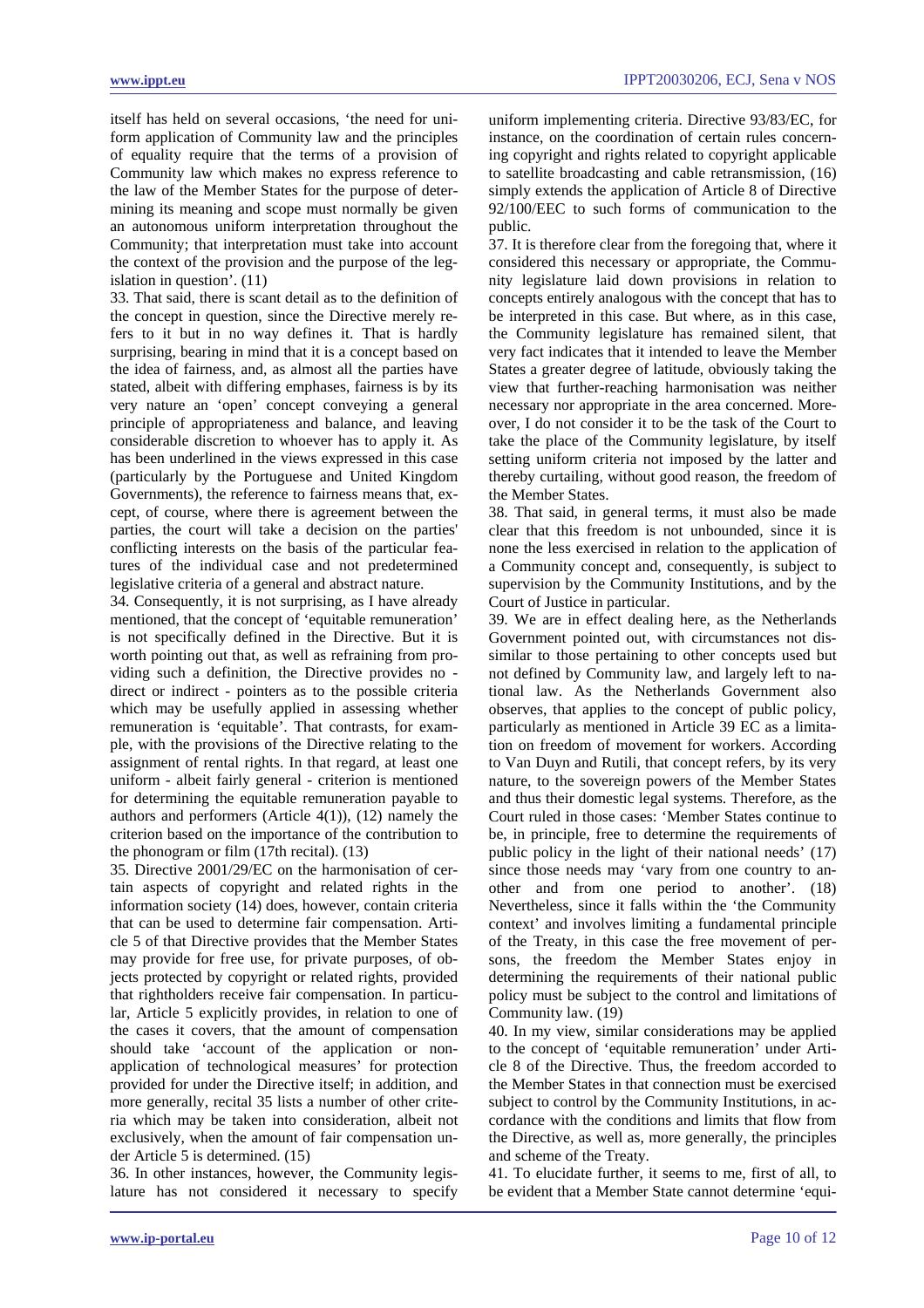table remuneration' in breach of a general principle of Community law.

42. More particularly, as the Finnish Government rightly emphasises, in this area the scope for action under the national legal systems is restricted by the need to secure the application of the principle of nondiscrimination on grounds of nationality, enshrined in Article 12 EC and then further clarified, in so far as is relevant to this case, by the provisions on the free movement of goods, persons and services.

43. Moreover, the scope of the prohibition of discrimination on grounds of nationality in this area extends beyond the terms of Article 12 EC alone. In fact, as far as related rights are concerned, that prohibition encompasses a range of operators who, although citizens of third countries and therefore not protected under Article 12 EC, enjoy the protection provided by the World Trade Organisation TRIPS Agreement and the Rome Convention.

44. The TRIPS Agreement binds the Community and all its Member States; it is also common ground that, notwithstanding the debate on its direct applicability, the rules on national treatment which it contains are an integral part of the law with which the Court must ensure compliance, in accordance with Article 220 EC. The effect of the reference in Article 1(3) of the TRIPS Agreement is to incorporate within it Articles 2, 4 and 5 of the Rome Convention, which require the application of the principle of national treatment to a broad category of operators and situations that have no defined link with the Community, be it membership or establishment, and are not therefore, in principle, protected under Article 12 EC. Consequently, it is as a result of those provisions of TRIPS and the Rome Convention, as well as the provisions of Article 12 EC, that the freedom of action of the Member States in applying the Directive, and particularly Article 8(2) thereof, is limited.

45. So much for the general principles. But I consider that factors likely to limit the discretion accorded to the Member States may also be inferred from the scheme of the Directive, and particularly the need to safeguard its effectiveness.

46. In this context, it seems to me to be immediately clear that remuneration cannot be considered to be equitable if it is likely to prejudice the outcome sought by the Directive, and particularly Article 8(2) thereof. Indeed, since that provision is designed to guarantee rightholders 'remuneration' for the use to which it refers, it seems plain to me that, in so far as it is to be 'equitable', that remuneration must in any event be effective and substantial, to avoid the risk of depriving performers or producers of the right accorded them. In other words, and as the Netherlands Government rightly points out, otherwise than in quite exceptional instances, assessment of the circumstances of the individual case cannot result in the determination of merely token compensation which, in the final analysis, amounts to a denial of the right to remuneration.

47. I consider that view to be corroborated by the terms of the seventh recital to the Directive, according to which the legal protection of performers and producers, provided for under the Directive as a whole, is designed to guarantee an adequate income for the former and a return on their investment for the latter. Consequently, the remuneration mentioned in Article 8(2) of the Directive must be such as to make an effective contribution to securing the profitability of artistic activity and production.

48. There might even be grounds for considering whether the abovementioned objective might not serve as the sole criterion for determining equitable remuneration. But the fact that the profitability of artistic activity and production is guaranteed on the basis of all the measures set in place by the Directive for the benefit of performers and producers militates against that approach. Profitability, in particular, is usually ensured, first and foremost, on the basis of the exclusive rights accorded to performers and producers, such as rental and lending rights under Article 2, (20) the fixation right under Article 6, (21) the reproduction right under Article 7, (22) and the right in respect of live broadcasting and communication to the public under Article 8(1) of the Directive. However, broadcasting or communication to the public from a phonogram already published for commercial purposes is not covered by an exclusive right ('to authorise or prohibit', in the words of the Directive) of either the performer or the producer (Article 8(1)). Consequently, the right to equitable remuneration provided for in such circumstances by Article 8(2) is merely an ancillary element in the system of guaranteeing profitability, in keeping with the 'weak' nature of that right as compared with the abovementioned exclusive rights.

49. In short, I am of the opinion that the concept of 'equitable remuneration' under Article 8(2) of the Directive is a concept of Community law, but that the Directive does not lay down uniform criteria for determining the level of that remuneration. Therefore, the Member States retain the freedom to determine those criteria, albeit in accordance with the aims of the Directive and the principles of Community law.

## **Conclusion**

 50. In the light of the foregoing, I propose that the Court answer the questions referred to it to the effect that the concept of equitable remuneration under Article 8(2) of the Directive is a concept of Community law, but that the Directive does not lay down uniform criteria for determining the level of that remuneration. Therefore, the Member States retain the freedom to determine those criteria, albeit in accordance with the aims of the Directive and the principles of Community law.

3: - Agreement on the Trade-related aspects of Intellectual Property Rights, Annex 1C to the Agreement Establishing the World Trade Organisation (OJ 1994 L 336, pp. 214-233), adopted by Council Decision 94/800/EC of 22 December 1994 concerning the con-

<sup>1: -</sup> Original language: Italian.

<sup>2: -</sup> OJ 1992 L 346, p. 61.